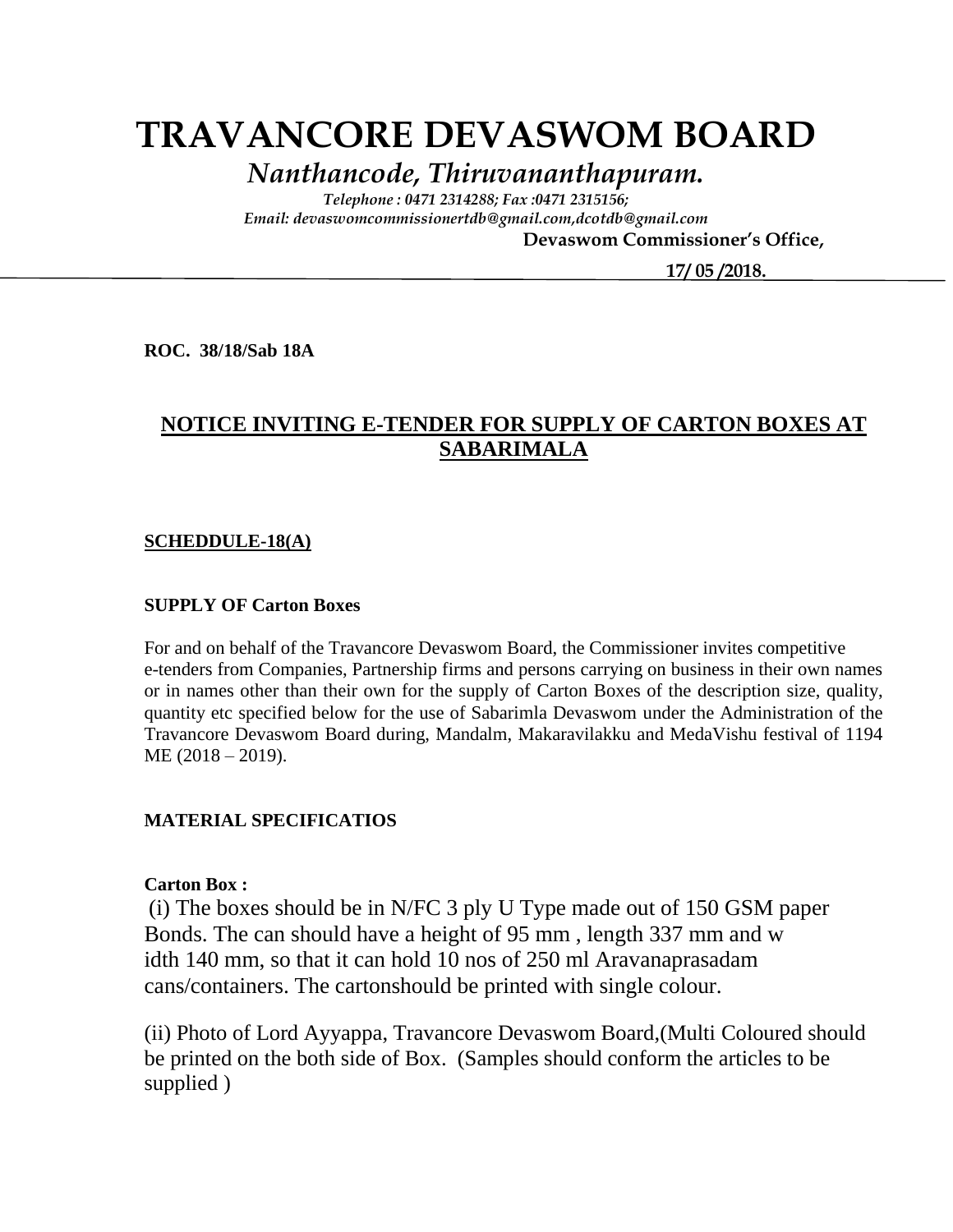250 ml x10.

#### **QUANTITY REQUIRED**

#### **Carton Box :** 9,00,000 numbers

The bidders should have the necessary portal enrolment with their own Digital Signature Certificate.

Details of pre-qualification criteria for the tenders, time and schedule and cost of bidding document, EMD to be submitted by the bidder for participation in this bid are given below.

- (a) Cost of tender document  $-$  Rs. 100 $/$  through online
- (b) Earnest Money Deposit –50,000/- through online

#### **Pre-Qualification criteria**

The tenders are required to furnish following documents.

- A. A declaration as to the legal status of the tenders (viz. whether the tenderer is an Individual or an individual carrying on business in a name other than his / her own name, partnership firm registered with the Registrar of firms or company incorporated under the provision of the Companies Act etc. accompanied by documents as to prove legal status of the tenderer.
- B. In the case of partnership firms true photocopies of the partnership deed, Registration Certificate issues by the Registrar of firms and the name and full particulars of all the continuing partners as entered in the Registrar of firms and in the case of Companies the Memorandum of association and the Articles of Association and the Certificate of incorporation and the Rules of Bylaws of the company attest by a Gazatted Government Servant or a Notary Public.
- C. The Balance sheet and profit and loss account for the three preceding Financial years, duly attested by a Chartered Accountant.
- D. Certificate showing the experience in the respective fields issued by the District level Officers of the Industries Department of the State Government.
- E. A Passport size photo along with three specimen signatures duly attested by a Gazetted Officer or Notary Public.
- F. The tenderer must submit an unconditional declaration accepting all the terms and conditions prescribed herein with regards to supply along with the tender and that he is not defaulter to the Board on any earlier occasions.
- $\alpha$  Mode of submission of tender : Tender should be submitted online in etenders.kerala.gov.in".
- (d) Tender documents consisting of qualification information and eligibility criteria of bidders, Technical specification, schedule of quantities etc. are available in the web site "tenders.keral.gov.in".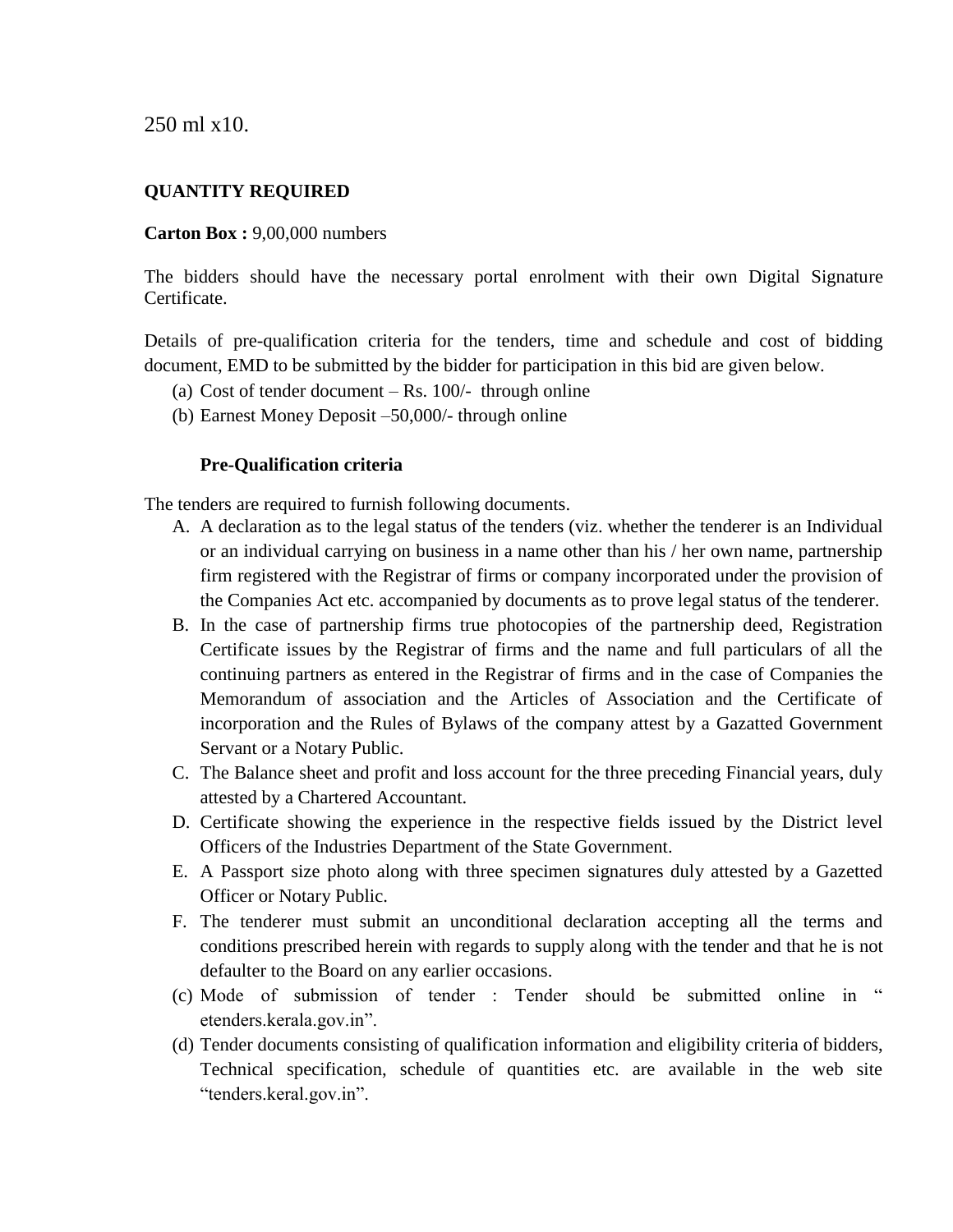- (e) Other details of tender documents will be available in the website "etenders.kerala.gov.in".
- (f) Trancore Devaswom Board reserves right to reject any or all tenders without assigning any reason thereof.

## **Tender closing date : 05/06/2018 @ 11AM Tender opening date : 07/06/2018 11 Am**

#### Special instructions to the bidder for the e-submission of the bids

- (a) Bidder should do the registration in the tender site http://etenders.kerala.gov.in using the option available. Then the Digital Signature Registration has to be done with the e-token, after logging into the site. The e-token may be obtained from one of the authorized certifying authorities such as SIFY/TCS/nCode.
- (b) If there is any clarification, this may be obtained online through the tender site or through the contract details. Bidder should take into account of the corrigendum published if any before submitting the bids through online.
- (c) After the bid submission, the acknowledgement number given by the e-tendering system should be printed by the bidder and kept as a record of evidence for online submission of bid for the particular tender.
- (d) The Tender Inviting Authority (TIA) will not be held responsible for any sort of the delay or the difficulties faced during the submission of bids through online by the bidders.
- (e) The bidder submit the bid documents by online mode through the site http://etenders.kerala.gov.in .
- (f) Each document to be uploaded through online for the tenders should be less than 2 MB. If any document is more than2 MB, it can be converted to rar/zip format and then the same can be uploaded. However if the file size is less than 1 MB the time for uploading transaction will be very fast. The total size of the documents in all the covers put up together, should be less than or equal to 12 MB.
- (g) The bidder should ensure that the bid documents submitted should be free from virus and If the documents could not be opened, due to virus, during tender opening, the bid Is liable to be rejected.
- (h) The time settings fixed in the server side and displayed at the top of the tender site, will be valid for all actions of requesting bid submission ,bid opening etc In the etender system. The bidders should follow this time during bid submission.
- (i) All the data being entered by the bidders would be encrypted using PKI encryption techniques to ensure the secrecy of the data. The data entered will not be viewed by authorized persons during bid submission and not be viewable by any one until the time of bid opening. The submitted tender documents become readable only